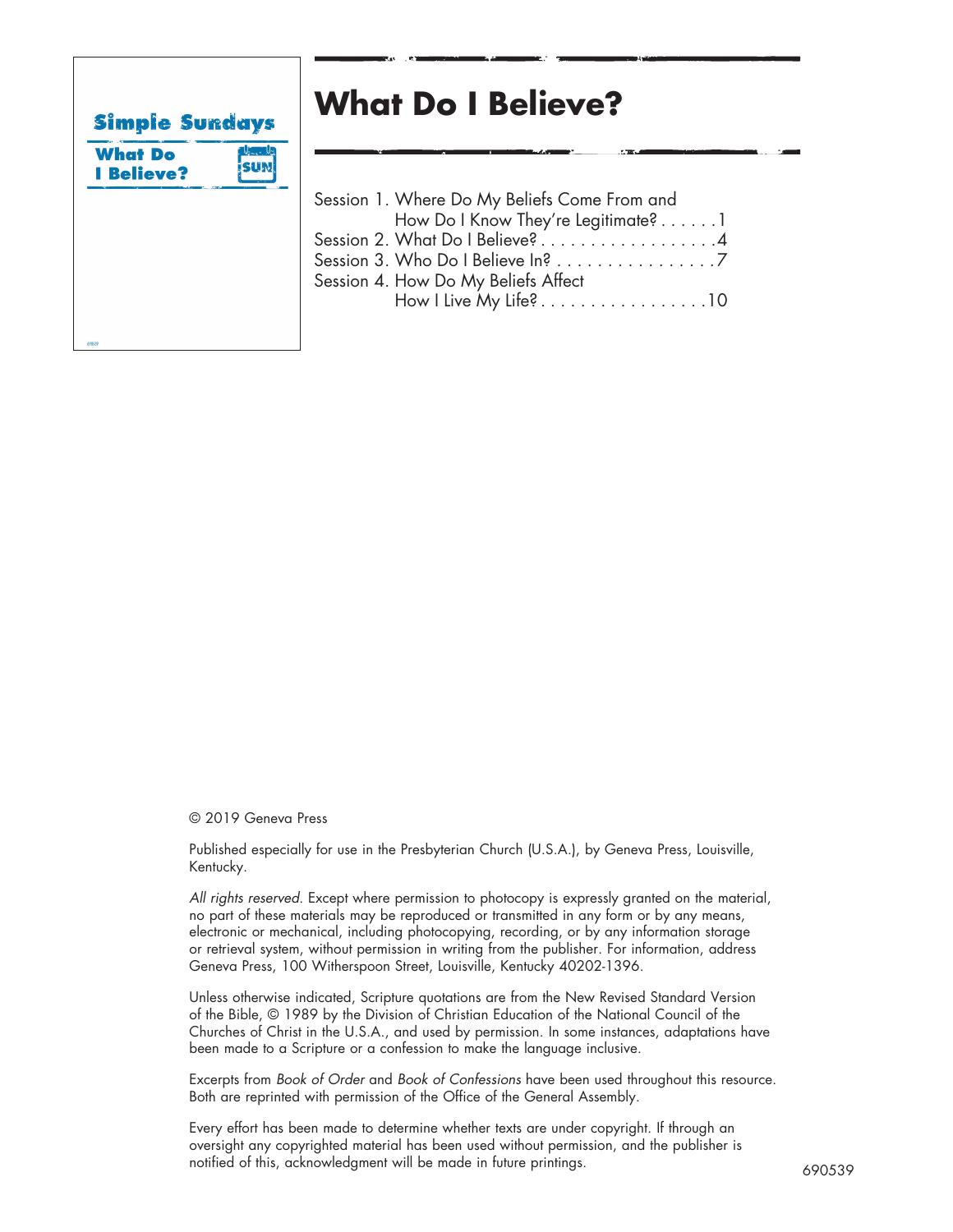

#### **Main Idea**

Our beliefs are shaped by our families and friends as well as media, culture, education, where we live, and so on. We trust that the Holy Spirit is at work in all of these forces, but there's still a lot of sifting, questioning, and testing to be done. Introduce participants to the process of discernment, giving them tools to help in the ongoing struggle to grow in faith.

#### **You Will Need**

Bibles, index cards, pens

# **Background**

The apostle Paul, one of the most influential figures in the early history of the Christian church, was an energetic and well-traveled missionary in the middle of the first century A.D. Among the many Christian communities he established in the lands surrounding the Mediterranean Sea was a network of congregations in Galatia, now part of Turkey.

Paul wrote his letter to the Galatians in response to a crisis. You need not read very far to become aware that Paul was quite angry about something. The burning issue was that after Paul left Galatia to continue his missionary work in other places, some new missionaries moved in and began teaching the Galatians that what they had learned from Paul was incomplete.

These missionaries, like Paul, were Jews who had embraced Jesus Christ as Messiah. Unlike Paul, however, they taught the Galatians, who were not formerly Jews, that to be accepted by God, they must observe Jewish law—including strict dietary requirements and circumcision for men. These other missionaries (whose identities remain unknown) considered Paul's gospel to be inadequate. Paul, in their view, had no right to relax the requirements of Jewish law.

Paul doesn't take these charges lying down. He lashes out at the agitators, claiming that they "want to pervert the gospel of Christ" (1:7), and launches into a spirited defense of his teaching. In so doing, he first establishes his credentials as an apostle (vv. 11–12).

### **Faith Statement**

The grace of faith, whereby the elect are enabled to believe to the saving of their souls, is the work of the Spirit of Christ in their hearts; and is ordinarily wrought by the ministry of the Word: by which also, and by the administration of the sacraments, and prayer, it is increased and strengthened.

—Westminster Confession of Faith (6.078)

Paul goes on to share some autobiographical details before returning to his main point: God had set him apart before he was born and called him through direct revelation of Christ to "proclaim [Christ] among the Gentiles" (v. 16). Over and over, Paul hammers home the point that his calling to faith and ministry came not from human sources but directly from God in Christ. Or, to put it in the context of the questions for this session, Paul's beliefs come from God, and that's how he knows they're legitimate! (And we have more in common with Paul than we might think.)

# **You and Your Youth**

A young person's first reaction to Paul's account of his own coming to faith may well be something like this: Sure, if Jesus would appear to me in person, I'd be confident in my faith, too! As you explore this Scripture passage together, it will be essential to help participants see that although most of us don't experience direct revelations of Christ, we do have some things in common with Paul. Like Paul, we are "set . . . apart" and "called . . . through [God's] grace" (v. 15). Moreover, Christ is revealed to us in more ways: through Scripture, through prayer, in community with other believers, and even (gasp!) in church.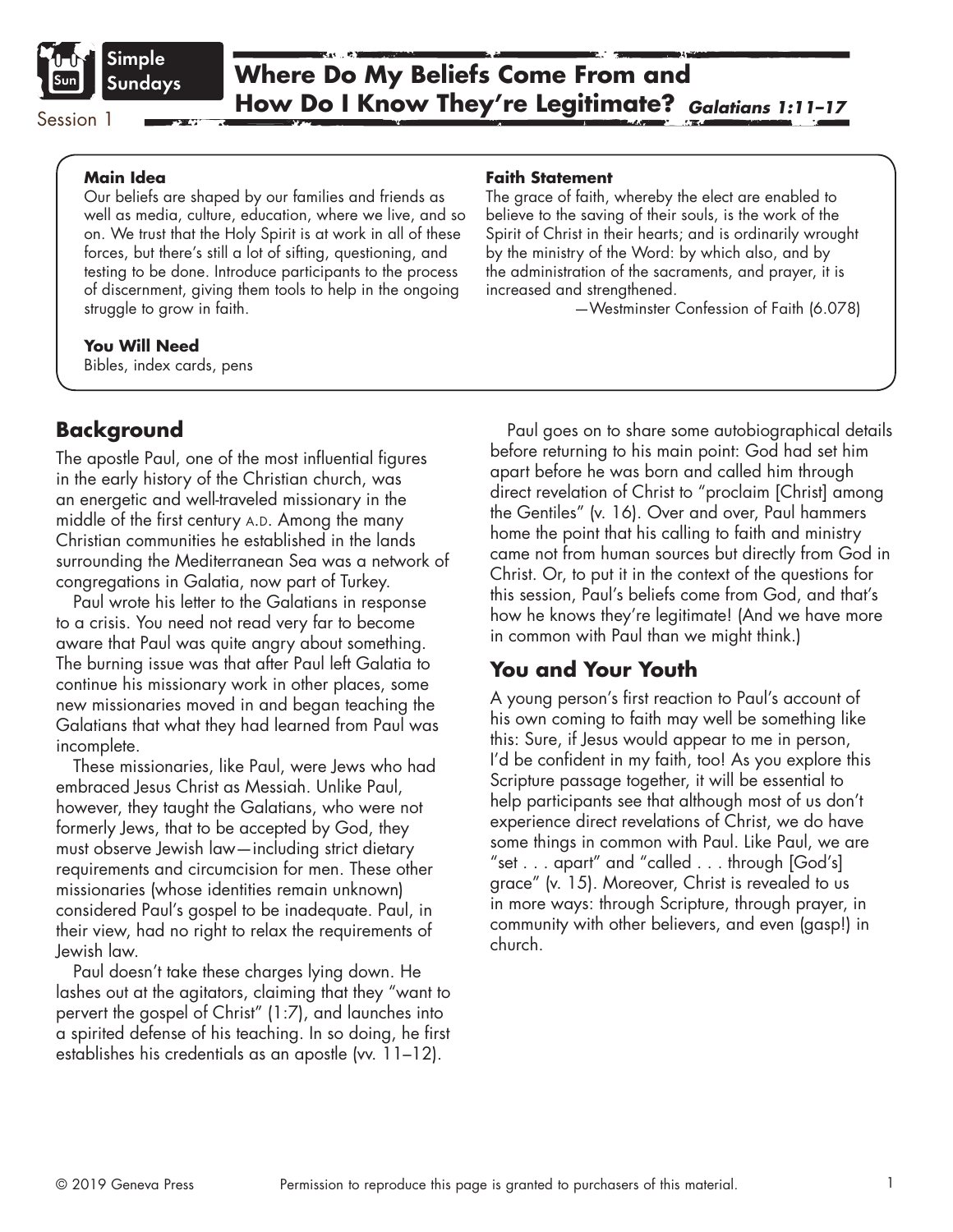# **Fax**u Enter

*Learn names, encourage interaction, and laugh together as the session begins.*

### Earliest Memory

#### *Index cards, pens*

Give each participant an index card and a pen. Have the participants write their earliest memory. Collect, shuffle, and redistribute the cards so that no one has his or her own card. Invite the youth to read the memories on their cards and have the group figure out whom each memory belongs to. Then, reflect on how each memory demonstrates a character trait that can still be recognized in that person.

Explain to the group that each person's experiences contribute to his or her identity. Discuss:

- What are your earliest memories or thoughts relating specifically to faith and God?
- How has your faith changed since you were a child? How has your faith not changed since you were a child?
- Who or what has been the most noteworthy influence (positive or negative) on your faith and beliefs?
- Do you ever have doubts about whether your beliefs are legitimate or "correct"? If so, what sorts of doubts have you had?

## Opening Prayer

Gracious God, thank you for gathering us together in this place, a safe place where we can share ourselves and delve into the mysteries of a life lived for you. Thank you for the gift of faith and for giving us the freedom to believe in you. As we explore what it means to believe, guide us ever more deeply into the trusting relationship that you desire with each of us. Amen.

# **Explore**

### Study the Bible

### *Bibles*

Introduce the apostle Paul using the following information:

- Paul (also known as Saul) was a Jewish man who persecuted Christians (see Acts 7:58—8:3).
- While on the road to Damascus, he had a dramatic conversion experience, which led him to

become a significant leader in the early Christian church (see Acts 9:1–19a).

• The book of Galatians is a letter written by Paul to the followers of Jesus Christ in Galatia. The book marks Paul's attempt to define the Christian movement's mission and identity in the face of some controversial church practices.

Read Galatians 1:11–17. Have each person write one or two sentences summarizing these verses in the space below.

\_\_\_\_\_\_\_\_\_\_\_\_\_\_\_\_\_\_\_\_\_\_\_\_\_\_\_\_\_\_\_\_\_\_\_\_\_\_\_\_\_\_\_\_\_\_\_\_\_\_\_\_\_\_\_\_\_\_\_\_\_\_

\_\_\_\_\_\_\_\_\_\_\_\_\_\_\_\_\_\_\_\_\_\_\_\_\_\_\_\_\_\_\_\_\_\_\_\_\_\_\_\_\_\_\_\_\_\_\_\_\_\_\_\_\_\_\_\_\_\_\_\_\_\_

\_\_\_\_\_\_\_\_\_\_\_\_\_\_\_\_\_\_\_\_\_\_\_\_\_\_\_\_\_\_\_\_\_\_\_\_\_\_\_\_\_\_\_\_\_\_\_\_\_\_\_\_\_\_\_\_\_\_\_\_\_\_

\_\_\_\_\_\_\_\_\_\_\_\_\_\_\_\_\_\_\_\_\_\_\_\_\_\_\_\_\_\_\_\_\_\_\_\_\_\_\_\_\_\_\_\_\_\_\_\_\_\_\_\_\_\_\_\_\_\_\_\_\_\_

\_\_\_\_\_\_\_\_\_\_\_\_\_\_\_\_\_\_\_\_\_\_\_\_\_\_\_\_\_\_\_\_\_\_\_\_\_\_\_\_\_\_\_\_\_\_\_\_\_\_\_\_\_\_\_\_\_\_\_\_\_\_

When all are finished, give each person an opportunity to read their summaries to the rest of the participants. Discuss:

- Why might Paul have felt it was necessary that his beliefs came directly from God?
- Why might it have been important for Paul to tell the Christians in Galatia that his beliefs came directly from God?

Ask a volunteer to read the faith statement (Westminster Confession of Faith, 6.078). Discuss:

- In what ways does the faith statement connect with Paul's claims and experience? In what ways does it differ?
- Would Paul approve of the faith statement? Why or why not?
- What guidance does this faith statement provide for clarifying, testing, and strengthening our beliefs?

# Hear the Call

### *Bibles*

Tell the group that "callings" come in many forms. Whether one actually hears the Lord's voice or receives a calling through a feeling or interaction with other people, all can be valid forms of a call.

In the space below, direct the youth to write in the left column the names of five or more people who are significant in their lives, such as parents, or a sibling, coach, neighbor, teacher, or pastor. In the center